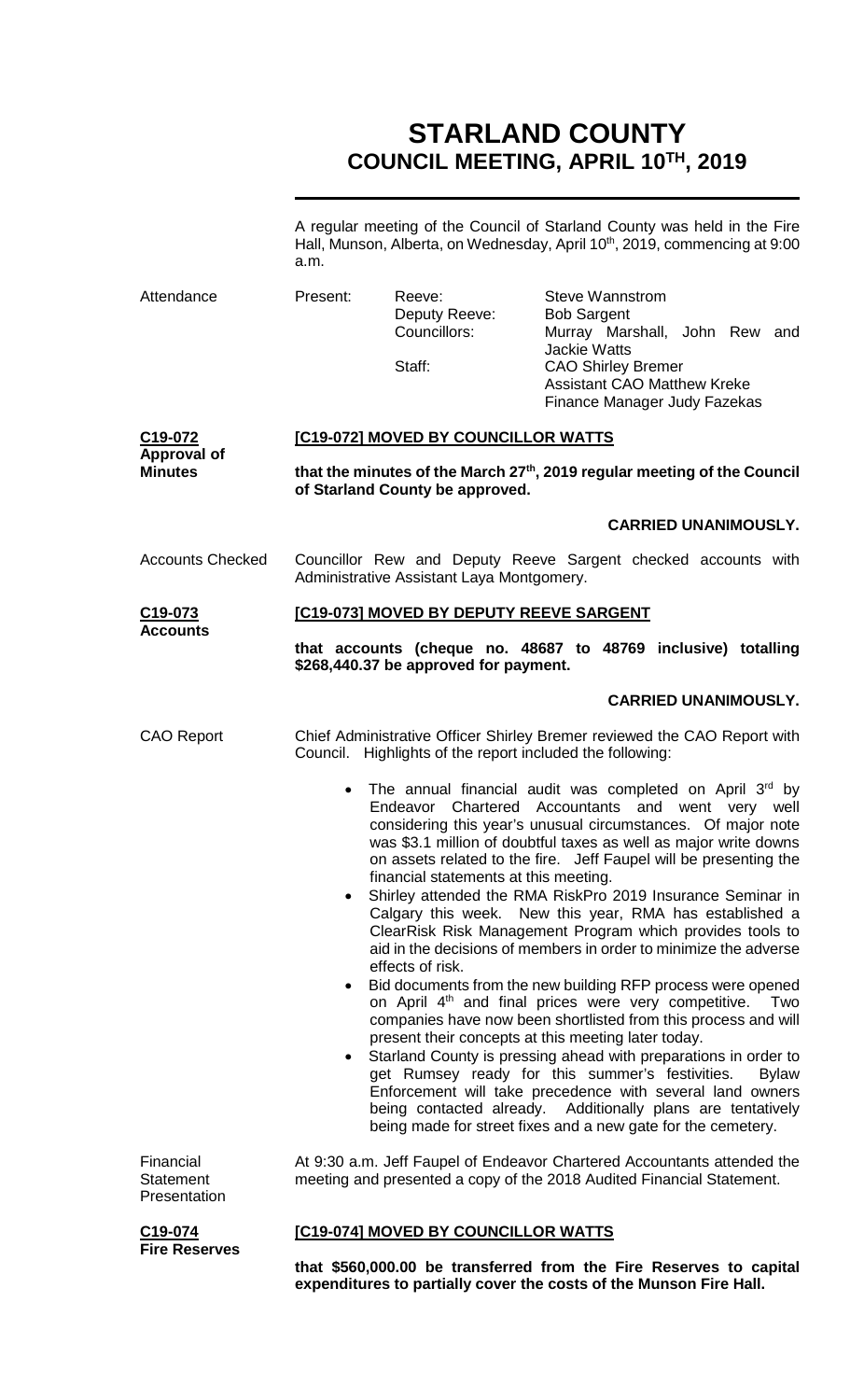# **CARRIED UNANIMOUSLY.**

| C19-075<br><b>Operating</b>                   | [C19-075] MOVED BY COUNCILLOR REW                                                                                                                                                                                                                                                                                                                                                                                                                                                                                                                                                                                                                                                                                                                                                                                                                                                                                                                                                                                                                          |  |  |
|-----------------------------------------------|------------------------------------------------------------------------------------------------------------------------------------------------------------------------------------------------------------------------------------------------------------------------------------------------------------------------------------------------------------------------------------------------------------------------------------------------------------------------------------------------------------------------------------------------------------------------------------------------------------------------------------------------------------------------------------------------------------------------------------------------------------------------------------------------------------------------------------------------------------------------------------------------------------------------------------------------------------------------------------------------------------------------------------------------------------|--|--|
| <b>Reserves</b>                               | that \$1,340,000.00<br>be transferred<br>from<br>restricted<br>operating<br>contingency reserves to cover the costs of funding shortfalls as a<br>result of unpaid taxes in 2018.                                                                                                                                                                                                                                                                                                                                                                                                                                                                                                                                                                                                                                                                                                                                                                                                                                                                          |  |  |
|                                               | <b>CARRIED UNANIMOUSLY.</b>                                                                                                                                                                                                                                                                                                                                                                                                                                                                                                                                                                                                                                                                                                                                                                                                                                                                                                                                                                                                                                |  |  |
| C <sub>19</sub> -076                          | [C19-076] MOVED BY COUNCILLOR MARSHALL                                                                                                                                                                                                                                                                                                                                                                                                                                                                                                                                                                                                                                                                                                                                                                                                                                                                                                                                                                                                                     |  |  |
| <b>Audited Financial</b><br><b>Statements</b> | that Starland County approve the 2018 Audited Financial Statements<br>as prepared by Endeavor Chartered Accountants.                                                                                                                                                                                                                                                                                                                                                                                                                                                                                                                                                                                                                                                                                                                                                                                                                                                                                                                                       |  |  |
|                                               | <b>CARRIED UNANIMOUSLY.</b>                                                                                                                                                                                                                                                                                                                                                                                                                                                                                                                                                                                                                                                                                                                                                                                                                                                                                                                                                                                                                                |  |  |
| Departure                                     | At 10:05 a.m. Jeff Faupel departed the meeting.                                                                                                                                                                                                                                                                                                                                                                                                                                                                                                                                                                                                                                                                                                                                                                                                                                                                                                                                                                                                            |  |  |
| <b>PW Report</b>                              | At 10:30 a.m. Public Works Supervisor Ken Menage attended the meeting<br>and reviewed the Public Works Report with Council. Highlights of his<br>report included the following:                                                                                                                                                                                                                                                                                                                                                                                                                                                                                                                                                                                                                                                                                                                                                                                                                                                                            |  |  |
|                                               | The PW Crew have been finishing brushing, working on road<br>$\bullet$<br>repairs, pumping water, sign repairs and spring work;<br>The Shop crew have been doing lots of work to get the Road<br>Crew equipment ready for summer.<br>Gradermen have been blading roads and getting ready for<br>$\bullet$<br>summer. We also have been adding gravel to roads that have<br>been hit from flooding.<br>Ken has been working on bridge inspections, seasonal hires,<br>$\bullet$<br>gravel maps, capital equipment planning and scheduling                                                                                                                                                                                                                                                                                                                                                                                                                                                                                                                   |  |  |
| C19-077                                       | gradermen training.                                                                                                                                                                                                                                                                                                                                                                                                                                                                                                                                                                                                                                                                                                                                                                                                                                                                                                                                                                                                                                        |  |  |
| <b>Grader Blade</b><br><b>Purchase</b>        | [C19-077] MOVED BY COUNCILLOR WATTS<br>that Starland County purchase 1,000 grader blades from Wearpro<br>Equipment of Calgary for \$61,620.00.                                                                                                                                                                                                                                                                                                                                                                                                                                                                                                                                                                                                                                                                                                                                                                                                                                                                                                             |  |  |
|                                               | <b>MOTION CARRIED.</b>                                                                                                                                                                                                                                                                                                                                                                                                                                                                                                                                                                                                                                                                                                                                                                                                                                                                                                                                                                                                                                     |  |  |
| Departure                                     | At 11:10 a.m. Ken departed from the meeting.                                                                                                                                                                                                                                                                                                                                                                                                                                                                                                                                                                                                                                                                                                                                                                                                                                                                                                                                                                                                               |  |  |
| <b>MS Report</b>                              | At 11:15 a.m. Municipal Services Manager Glen Riep attended the meeting<br>and reviewed his MS Report with Council. Highlights of the report include<br>the following:                                                                                                                                                                                                                                                                                                                                                                                                                                                                                                                                                                                                                                                                                                                                                                                                                                                                                     |  |  |
|                                               | AENV and Parks is requesting permission to install cameras at<br>$\bullet$<br>the Michichi and McLaren dams to monitor fishing activities and<br>the birds that frequent the area. AENV are concerned that<br>reported incidents are indicating that the fish populations are<br>decreasing annually and that the fish are not surviving the winter<br>season which is impacting the overall fish populations.<br>The Starland Recreation Area access road will be impacted this<br>$\bullet$<br>year as the Morrin Bridge construction project continues. From<br>discussions with the site attendant, the entrance into the<br>campground will be affected, however, the traffic in and out of<br>our property will be diverted slightly to the east of the existing<br>approach. This new entrance is intended to allow entrance and<br>exit from both east and west directions along Highway 27. The<br>campground will have to remain closed until this entrance is<br>constructed.<br>Glen has been working with MPE on the proposed routing for the |  |  |

• Glen has been working with MPE on the proposed routing for the CLV Booster Station replacement line in Drumheller. He met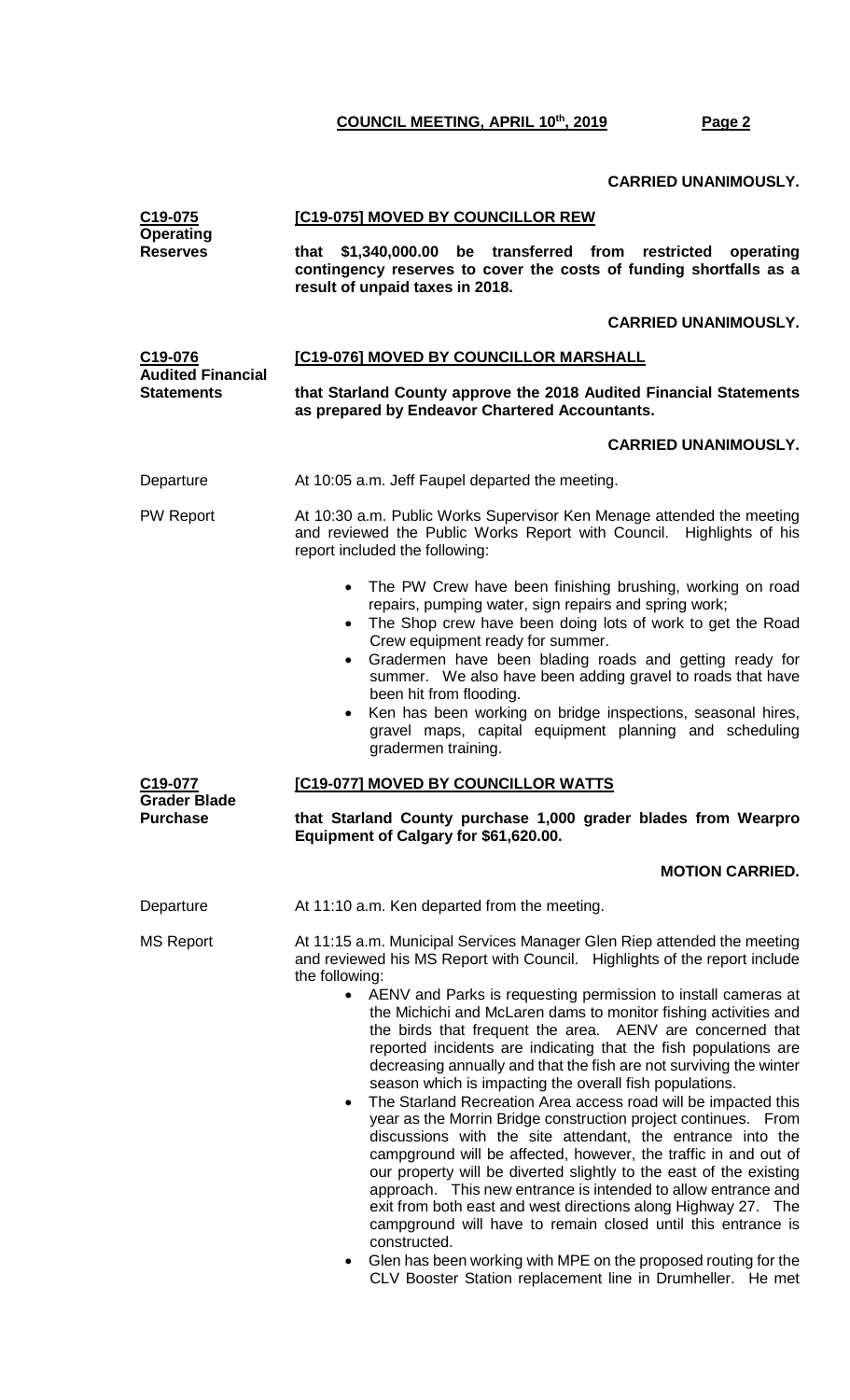with the adjacent landowner to discuss possible alignment on those lands and was turned down. There are two remaining options for the pipe which will be explored but both will come with further costs.

Departure **At 11:45 a.m. Glen departed from the meeting.** 

New Building RFP Process At 11:45 a.m. Jill Hardy and Theo Owel of MPE attended the meeting and reviewed the new building proposals from Scott Builders and Eagle Builders.

Scott Builders At 1:00 p.m. Ken Menage, Colby Black and Gary Collins along with a delegation from Scott Builders attended the meeting. Scott Builders gave a presentation on their design for the new shop and office building for Starland County and outlined their corporate philosophy.

Departure **At 2:10 p.m. the delegation from Scott Builders departed from the meeting.** 

Eagle Builders At 2:30 p.m. a delegation from Eagle Builders attended the meeting and gave a presentation on their design for the new shop and office building for Starland County and outlined their corporate philosophy.

Departure At 4:45 p.m. the delegation from Eagle Builders departed from the meeting along with Ken Menage, Colby Black and Gary Collins.

#### **C19-078 [C19-078] MOVED BY COUNCILLOR REW**

**Proposal Acceptance that Starland County accept the proposal from Eagle Builders for the construction of a new Shop and Administration Building conditional upon the result of satisfactory negotiations with Administration.**

### **MOTION CARRIED.**

| Departure                 | At 5:10 p.m. Jill Hardy and Theo Owel departed from the meeting.                                                                                                                                |                                   |                                 |  |
|---------------------------|-------------------------------------------------------------------------------------------------------------------------------------------------------------------------------------------------|-----------------------------------|---------------------------------|--|
| Committee<br>Reports      | Each of the Councillors present briefly reported on the various committees<br>to which they are appointed.                                                                                      |                                   |                                 |  |
| Council<br>Communications | <b>Council Communications:</b>                                                                                                                                                                  |                                   |                                 |  |
|                           | Local Authorities Pension Plan re: New Governance Structure<br>i)<br>ii)<br>Insight Into Government (1 issue)<br>iii)<br><b>Rural Municipalities of Alberta</b><br>Contact Newsletter (1 Issue) |                                   |                                 |  |
| Accounts                  | Accounts - see prior motion.                                                                                                                                                                    |                                   |                                 |  |
|                           | <b>RMA TRADE</b>                                                                                                                                                                                | CK#48687                          | 18,681.51                       |  |
|                           | Sub-Total:                                                                                                                                                                                      | \$                                | 18,681.51                       |  |
|                           | A.H. GRADER SERVICE LTD.<br>A&D HARPER TIRE (1979) LTD.<br><b>ACTIVE GLASS</b>                                                                                                                  | CK#48688<br>CK# 48689<br>CK#48690 | 11,198.25<br>2,200.07<br>267.75 |  |

AIR LIQUIDE CANADA HEAD OFFICE CK# 48692

**CINTAS CANADA LIMITED** 

ADAMS INDUSTRIAL SUPPLIES INC. CK# 48691 989.02<br>AIR LIQUIDE CANADA HEAD OFFICE CK# 48692 405.57

ALBERTA GOVERNMENT SERVICES CK# 48693 115.00 ALBERTA ONE-CALL CORPORATION CK# 48694 31.50 ATB FINANCIAL MASTERCARD CK# 48695 4,876.72 AUTO VALUE PARTS – DRUMHELLER CK# 48696 2,676.31 BIG SKY CALL CENTERS INC. CK# 48697 243.68 BROWNLEE LLP CK# 48698 1,465.07 CERTIFIED LABORATORIES CK# 48699 481.64 CHINOOK PUMPS LTD. CK# 48700 1,541.72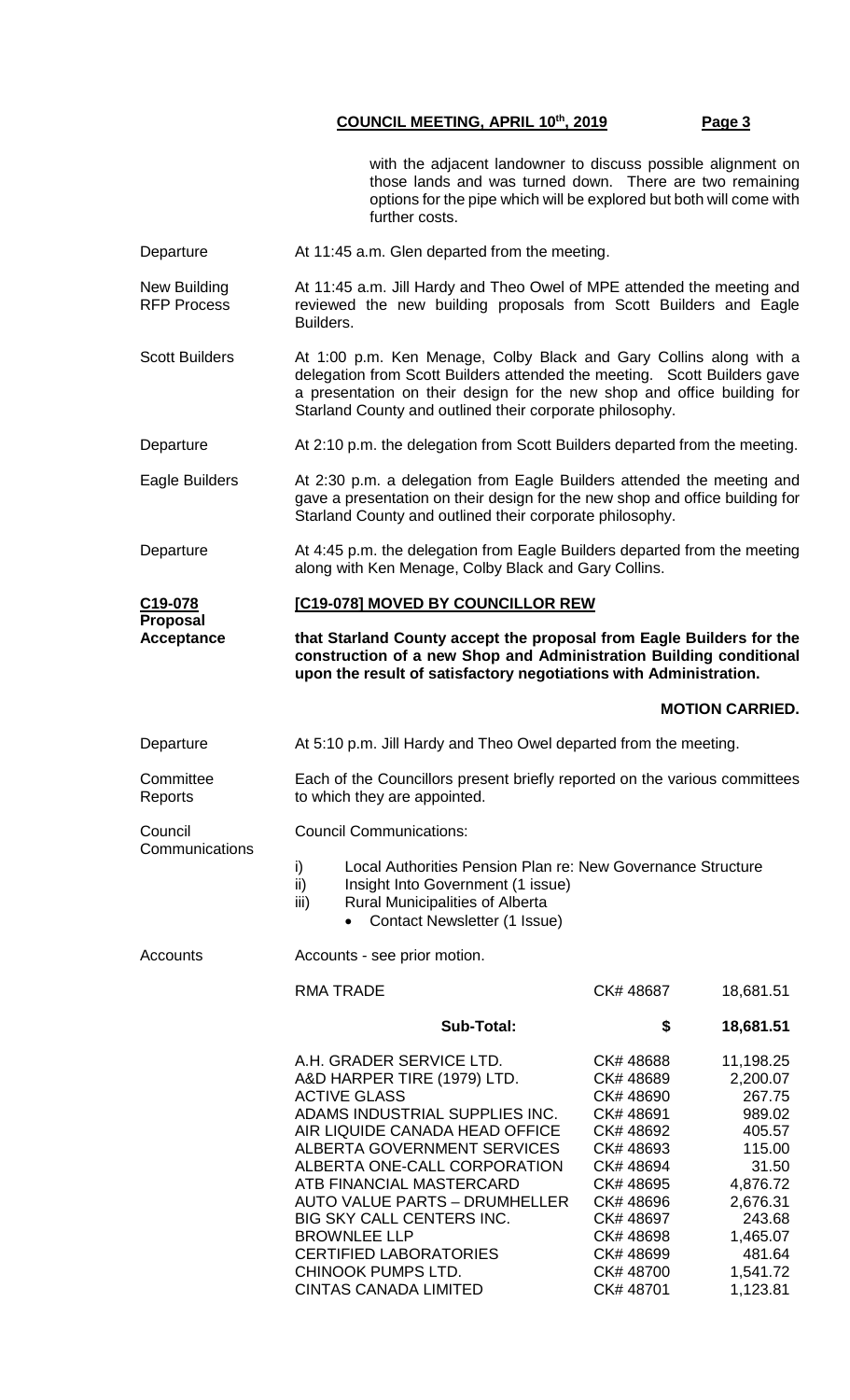| <b>CSE GROUP OF COMPANIES</b>                                                 | CK# 48702              | 1,006.95            |
|-------------------------------------------------------------------------------|------------------------|---------------------|
| DIGITEX CANADA INC.                                                           | CK# 48703              | 841.99              |
| DIRECTDIAL.COM                                                                | CK# 48704              | 6,922.23            |
| DRUM WIRELESS LTD.                                                            | CK# 48705              | 84.00               |
| DRUMHELLER CHAMBER OF COMM                                                    | CK# 48706              | 20.00               |
| DRUMHELLER SOLID WASTE                                                        | CK# 48707              | 95.94               |
| <b>ECOMPLIANCE MANAGEMENT</b>                                                 | CK# 48708              | 10,500.00           |
| <b>ECS SAFETY SERVICES LTD.</b>                                               | CK# 48709              | 101.33              |
| <b>FRESON BROS DRUMHELLER</b>                                                 | CK# 48710              | 81.24               |
| GLOVER INTERNATIONAL TRUCKS LTD. CK# 48711                                    |                        | 979.19              |
| HENRY KROEGER REGIONAL WATER                                                  | CK#48712               | 8,014.15            |
| HI-WAY 9 EXPRESS LTD.                                                         | CK#48713               | 944.26              |
| KUHL TUF WEAR LTD.                                                            | CK# 48714              | 157.50              |
| LN LAND DEVELOPMENT TECH                                                      | CK#48715               | 11,991.00           |
| LAPP<br>LONE WORKER SAFETY SOLUTIONS                                          | CK#48716<br>CK#48717   | 23,609.58<br>224.18 |
| <b>LOOMIS EXPRESS</b>                                                         | CK# 48718              | 328.33              |
| MARSHALL, MURRAY                                                              | CK# 48719              | 6,367.14            |
| MONTGOMERY, DAMARA                                                            | CK# 48720              | 148.50              |
| <b>MORRIN FIGURE SKATING CLUB</b>                                             | CK# 48721              | 1,600.00            |
| <b>MORRIN FOODS</b>                                                           | CK# 48722              | 305.91              |
| MPE ENGINEERING LTD.                                                          | CK# 48723              | 6,270.61            |
| NEW WEST FREIGHTLINER INC-RD                                                  | CK# 48724              | 18.50               |
| <b>NUTRIEN DELIA</b>                                                          | CK# 48725              | 500.00              |
| PETTY CASH                                                                    | CK# 48726              | 226.38              |
| PRINTER WORLD INTERNATIONAL                                                   | CK# 48727              | 370.65              |
| <b>PRONGHORN CONTROLS</b>                                                     | CK# 48728              | 493.50              |
| PUROLATOR INC.                                                                | CK# 48729              | 24.93               |
| <b>QUADROCK TRUCKING &amp; EXCAVATING</b>                                     | CK#48730               | 147.00              |
| RECEIVER GENERAL OF CANADA                                                    | CK#48731               | 49,297.53           |
| REW, JOHN                                                                     | CK# 48732              | 299.57              |
| <b>RMA FUEL</b>                                                               | CK# 48733              | 17,892.21           |
| ROADATA SERVICES LTD.                                                         | CK# 48734              | 141.75              |
| ROWE, DIANA                                                                   | CK# 48735              | 421.00              |
| 1858097 ALBERTA LTD.                                                          | CK# 48736              | 159.08              |
| <b>SCHOFER, KORY R</b>                                                        | CK# 48737              | 198.12              |
| SEED CHECK TECHNOLOGIES INC.                                                  | CK# 48738              | 486.15              |
| <b>SETCAN</b>                                                                 | CK# 48739              | 59.37               |
| SPARTAN CONTROLS LTD.<br>STANTEC CONSULTING LTD.                              | CK# 48740<br>CK# 48741 | 1,737.75            |
| STEWART, KIM                                                                  | CK# 48742              | 4,618.65<br>105.00  |
| SUN LIFE ASSURANCE COMPANY                                                    | CK# 48743              | 19,814.79           |
| SUN LIFE ASSURANCE COMPANY                                                    | CK# 48744              | 160.65              |
| <b>TAQA NORTH</b>                                                             | CK# 48745              | 42.00               |
| TELUS COMMUNICATIONS INC.                                                     | CK# 48746              | 1,334.26            |
| THE CITY OF CALGARY                                                           | CK# 48747              | 699.30              |
| THE DRUMHELLER MAIL                                                           | CK# 48748              | 592.20              |
| THOMAS, GARETH R                                                              | CK# 48749              | 577.30              |
| TRINUS TECHNOLOGIES INC.                                                      | CK# 48750              | 4,945.08            |
| TROCHU MOTORS LTD.                                                            | CK# 48751              | 625.85              |
| TURRIS COMMUNICATIONS LTD.                                                    | CK# 48752              | 270.22              |
| <b>VICINIA PLANNING &amp; ENGAGEMENT</b>                                      | CK# 48753              | 10,500.00           |
| <b>VILLAGE OF MORRIN</b>                                                      | CK# 48754              | 250.10              |
| <b>WANNSTROM, STEVE</b>                                                       | CK# 48755              | 4,151.63            |
| <b>WARWICK PRINTING CO. LTD</b>                                               | CK# 48756              | 370.57              |
| <b>WATER PURE &amp; SIMPLE</b>                                                | CK# 48757              | 137.00              |
| <b>WATTS, JACKIE</b>                                                          | CK# 48758              | 4,637.06            |
| <b>WESTERGARD MOTORS DRUMHELLER</b>                                           | CK# 48759              | 327.26              |
| <b>WESTERN FINANCIAL GROUP (DRU)</b>                                          | CK# 48760              | 117.60              |
| WESTVIEW CO-OPERATIVE ASSN LTD.<br>WFR WHOLESALE FIRE & RESCUE LTD. CK# 48762 | CK# 48761              | 913.63<br>892.97    |
| <b>WIL-CAN SAFETY LTD.</b>                                                    | CK# 48763              | 535.50              |
| WILD ROSE ASSESSMENT SERVICE                                                  | CK# 48764              | 9,187.50            |
| WJF INSTRUMENTATION (1990) LTD.                                               | CK# 48765              | 1,569.75            |
| <b>WOLSELEY WATERWORKS</b>                                                    | CK# 48766              | 638.29              |
|                                                                               |                        |                     |